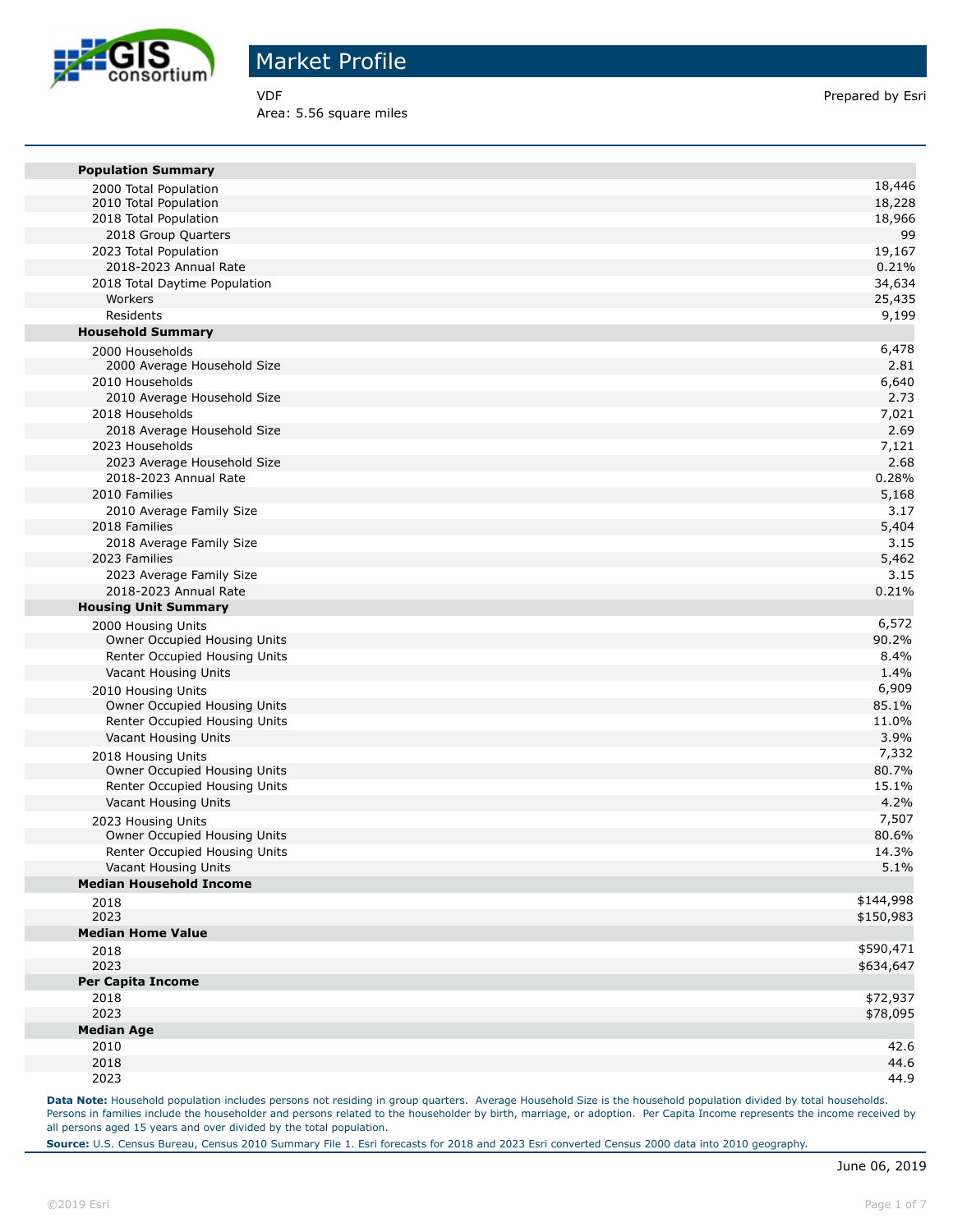

Area: 5.56 square miles

VDF Prepared by Esri

| 2018 Households by Income                  |           |
|--------------------------------------------|-----------|
| Household Income Base                      | 7,021     |
| $<$ \$15,000                               | 3.0%      |
| \$15,000 - \$24,999                        | 3.4%      |
| \$25,000 - \$34,999                        | 4.1%      |
| \$35,000 - \$49,999                        | 4.8%      |
| \$50,000 - \$74,999                        | 7.2%      |
| \$75,000 - \$99,999                        | 9.1%      |
| $$100,000 - $149,999$                      | 19.7%     |
| \$150,000 - \$199,999                      | 15.8%     |
| \$200,000+                                 | 32.8%     |
| Average Household Income                   | \$197,333 |
| 2023 Households by Income                  |           |
| Household Income Base                      | 7,121     |
| $<$ \$15,000                               | 3.0%      |
| \$15,000 - \$24,999                        | 3.2%      |
| \$25,000 - \$34,999                        | 3.9%      |
| \$35,000 - \$49,999                        | 4.7%      |
| \$50,000 - \$74,999                        | 6.8%      |
| \$75,000 - \$99,999                        | 8.6%      |
| \$100,000 - \$149,999                      | 19.4%     |
| \$150,000 - \$199,999                      | 15.8%     |
| \$200,000+                                 | 34.6%     |
| Average Household Income                   | \$210,749 |
| 2018 Owner Occupied Housing Units by Value |           |
| Total                                      | 5,916     |
| $<$ \$50,000                               | 1.0%      |
| \$50,000 - \$99,999                        | 0.3%      |
| \$100,000 - \$149,999                      | 0.6%      |
| \$150,000 - \$199,999                      | 1.4%      |
| \$200,000 - \$249,999                      | 2.2%      |
| \$250,000 - \$299,999                      | 3.4%      |
| \$300,000 - \$399,999                      | 13.2%     |
| \$400,000 - \$499,999                      | 16.1%     |
| \$500,000 - \$749,999                      | 32.9%     |
| \$750,000 - \$999,999                      | 20.0%     |
| \$1,000,000 - \$1,499,999                  | 7.3%      |
| \$1,500,000 - \$1,999,999                  | 1.0%      |
| \$2,000,000 +                              | 0.7%      |
| Average Home Value                         | \$642,243 |
| 2023 Owner Occupied Housing Units by Value |           |
| Total                                      | 6,049     |
| $<$ \$50,000                               | 0.3%      |
| \$50,000 - \$99,999                        | 0.1%      |
| \$100,000 - \$149,999                      | 0.2%      |
| \$150,000 - \$199,999                      | 0.7%      |
| \$200,000 - \$249,999                      | 1.4%      |
| \$250,000 - \$299,999                      | 2.3%      |
| \$300,000 - \$399,999                      | 10.8%     |
| \$400,000 - \$499,999                      | 15.4%     |
| \$500,000 - \$749,999                      | 34.9%     |
| \$750,000 - \$999,999                      | 24.5%     |
| \$1,000,000 - \$1,499,999                  | 7.5%      |
| \$1,500,000 - \$1,999,999                  | 1.1%      |
| \$2,000,000 +                              | 0.8%      |
| Average Home Value                         | \$681,286 |

Data Note: Income represents the preceding year, expressed in current dollars. Household income includes wage and salary earnings, interest dividends, net rents, pensions, SSI and welfare payments, child support, and alimony.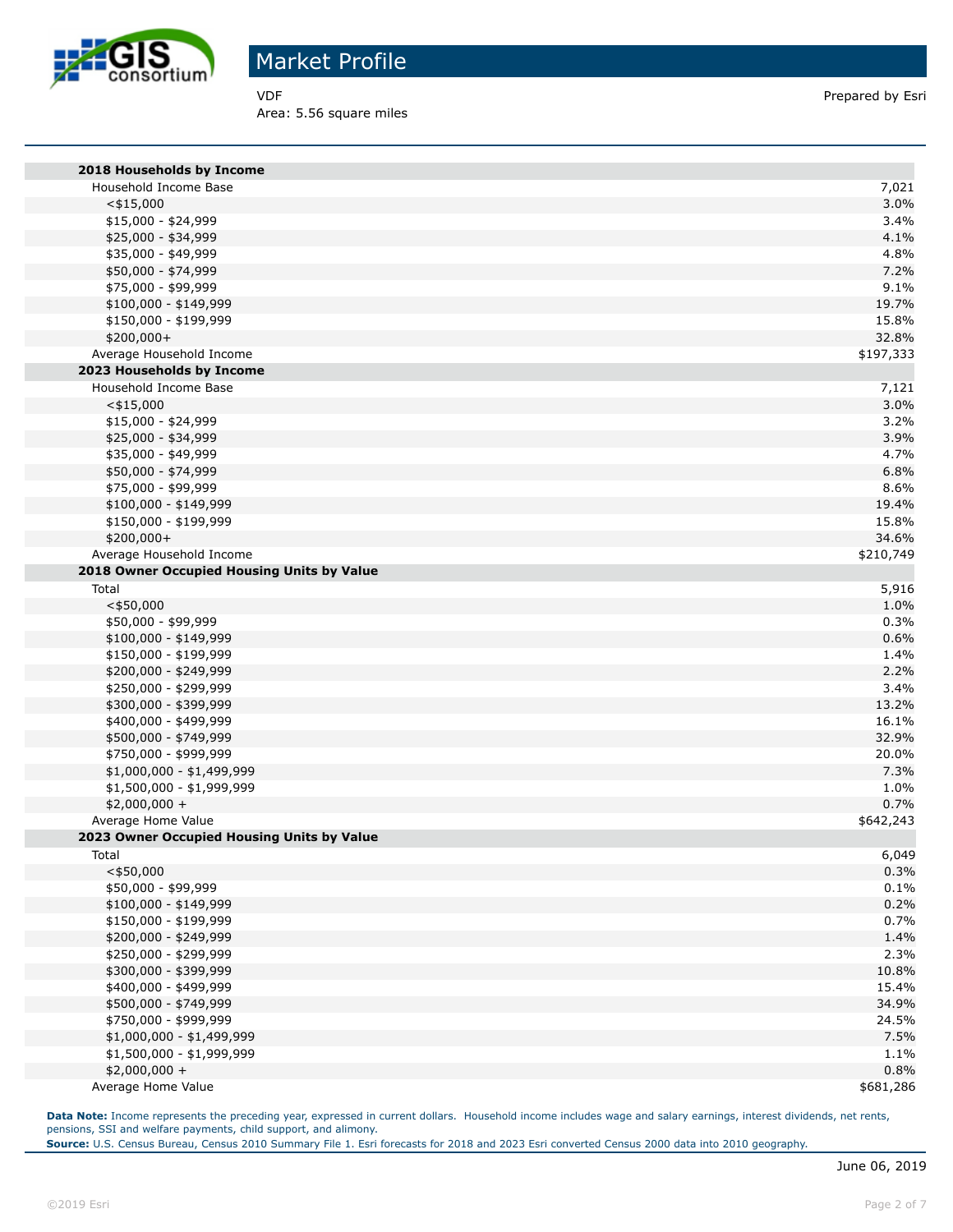

Area: 5.56 square miles

VDF Prepared by Esri

| 2010 Population by Age        |              |
|-------------------------------|--------------|
| Total                         | 18,226       |
| $0 - 4$                       | 5.8%         |
| $5 - 9$                       | 9.3%         |
| $10 - 14$                     | 9.0%         |
| $15 - 24$                     | 10.3%        |
| $25 - 34$                     | 5.2%         |
| $35 - 44$                     | 14.4%        |
| $45 - 54$                     | 18.5%        |
| $55 - 64$                     | 13.5%        |
| $65 - 74$                     | 7.7%         |
| $75 - 84$                     | 4.6%         |
| $85 +$                        | 1.8%         |
| $18 +$                        | 70.2%        |
| 2018 Population by Age        |              |
| Total                         | 18,965       |
| $0 - 4$                       | 5.1%         |
| $5 - 9$                       | 7.9%         |
| $10 - 14$                     | 9.0%         |
| $15 - 24$                     | 11.3%        |
| $25 - 34$                     | 5.9%         |
| $35 - 44$                     | 11.4%        |
| $45 - 54$                     | 16.3%        |
| $55 - 64$                     | 15.1%        |
| $65 - 74$<br>$75 - 84$        | 10.3%        |
| $85 +$                        | 5.4%<br>2.4% |
| $18 +$                        | 72.3%        |
| 2023 Population by Age        |              |
| Total                         | 19,166       |
| $0 - 4$                       | 5.1%         |
| $5 - 9$                       | 7.7%         |
| $10 - 14$                     | 8.2%         |
| $15 - 24$                     | 10.6%        |
| $25 - 34$                     | 6.7%         |
| $35 - 44$                     | 11.9%        |
| $45 - 54$                     | 14.8%        |
| $55 - 64$                     | 14.5%        |
| $65 - 74$                     | 11.3%        |
| 75 - 84                       | 6.5%         |
| $85 +$                        | 2.6%         |
| $18 +$                        | 73.6%        |
| <b>2010 Population by Sex</b> |              |
| Males                         | 8,820        |
| Females                       | 9,408        |
| 2018 Population by Sex        |              |
| Males                         | 9,203        |
| Females                       | 9,763        |
| 2023 Population by Sex        |              |
| Males                         | 9,322        |
| Females                       | 9,845        |
|                               |              |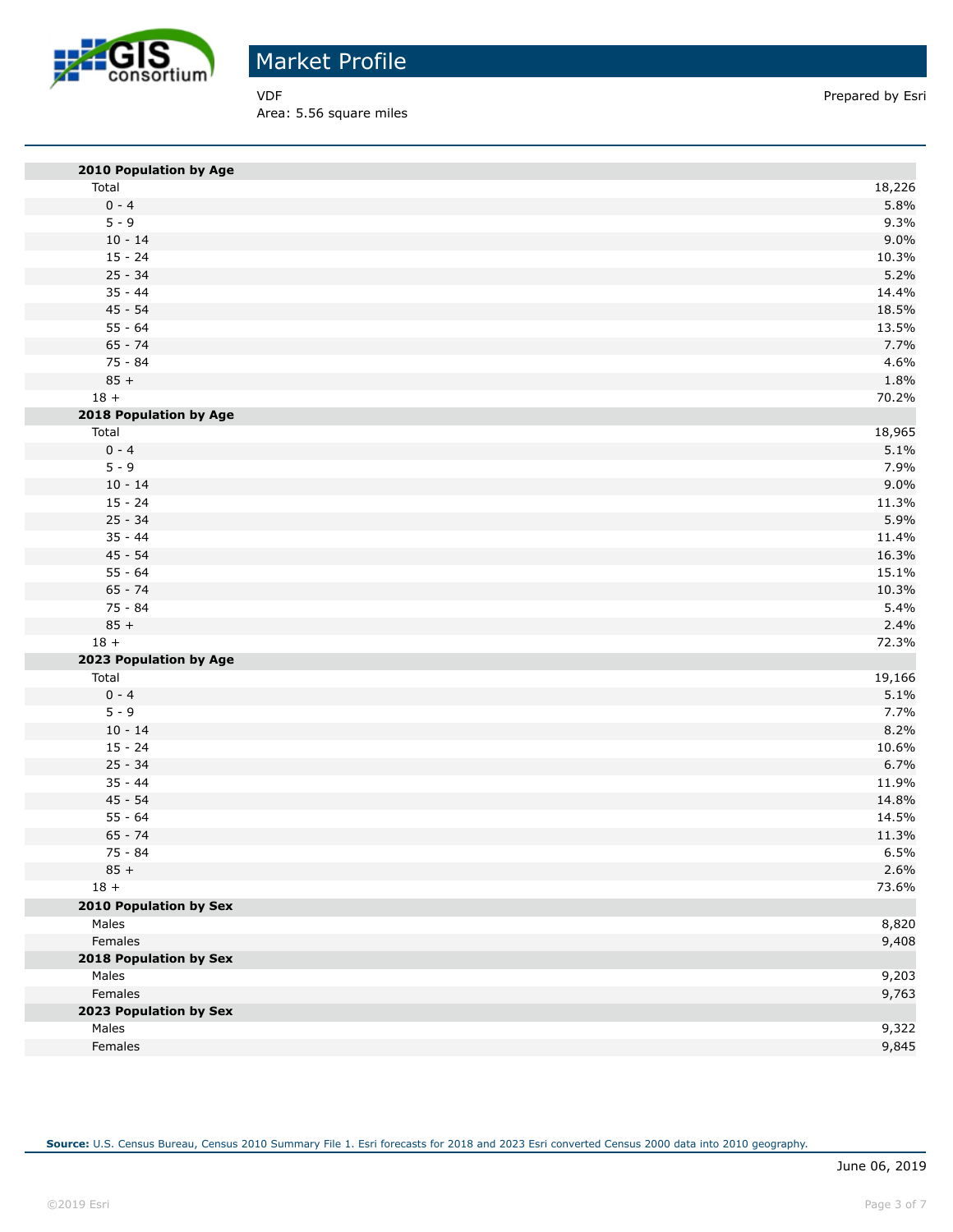

Area: 5.56 square miles

VDF Prepared by Esri

| 2010 Population by Race/Ethnicity                  |        |
|----------------------------------------------------|--------|
| Total                                              | 18,228 |
| White Alone                                        | 93.6%  |
| <b>Black Alone</b>                                 | 0.6%   |
| American Indian Alone                              | 0.1%   |
| Asian Alone                                        | 3.9%   |
| Pacific Islander Alone                             | 0.0%   |
| Some Other Race Alone                              | 0.8%   |
| Two or More Races                                  | 1.1%   |
| Hispanic Origin                                    | 2.9%   |
| Diversity Index                                    | 17.2   |
| 2018 Population by Race/Ethnicity                  |        |
| Total                                              | 18,966 |
| White Alone                                        | 91.6%  |
| <b>Black Alone</b>                                 | 0.7%   |
| American Indian Alone                              | 0.1%   |
| Asian Alone                                        | 5.4%   |
| Pacific Islander Alone                             | 0.0%   |
| Some Other Race Alone                              | 0.9%   |
| Two or More Races                                  | 1.3%   |
| Hispanic Origin                                    | 3.7%   |
| Diversity Index                                    | 21.8   |
| 2023 Population by Race/Ethnicity                  |        |
| Total                                              | 19,168 |
| White Alone                                        | 89.9%  |
| <b>Black Alone</b>                                 | 0.7%   |
| American Indian Alone                              | 0.1%   |
| Asian Alone                                        | 6.6%   |
| Pacific Islander Alone                             | 0.0%   |
| Some Other Race Alone                              | 1.1%   |
| Two or More Races                                  | 1.6%   |
| Hispanic Origin                                    | 4.4%   |
| Diversity Index                                    | 25.7   |
| 2010 Population by Relationship and Household Type |        |
| Total                                              | 18,228 |
| In Households                                      | 99.5%  |
| In Family Households                               | 90.6%  |
| Householder                                        | 28.2%  |
| Spouse                                             | 24.9%  |
| Child                                              | 35.6%  |
| Other relative                                     | 1.3%   |
| Nonrelative                                        | 0.6%   |
| In Nonfamily Households                            | 8.9%   |
| In Group Quarters                                  | 0.5%   |
| Institutionalized Population                       | 0.4%   |
| Noninstitutionalized Population                    | 0.0%   |

Data Note: Persons of Hispanic Origin may be of any race. The Diversity Index measures the probability that two people from the same area will be from different race/ ethnic groups. **Source:** U.S. Census Bureau, Census 2010 Summary File 1. Esri forecasts for 2018 and 2023 Esri converted Census 2000 data into 2010 geography.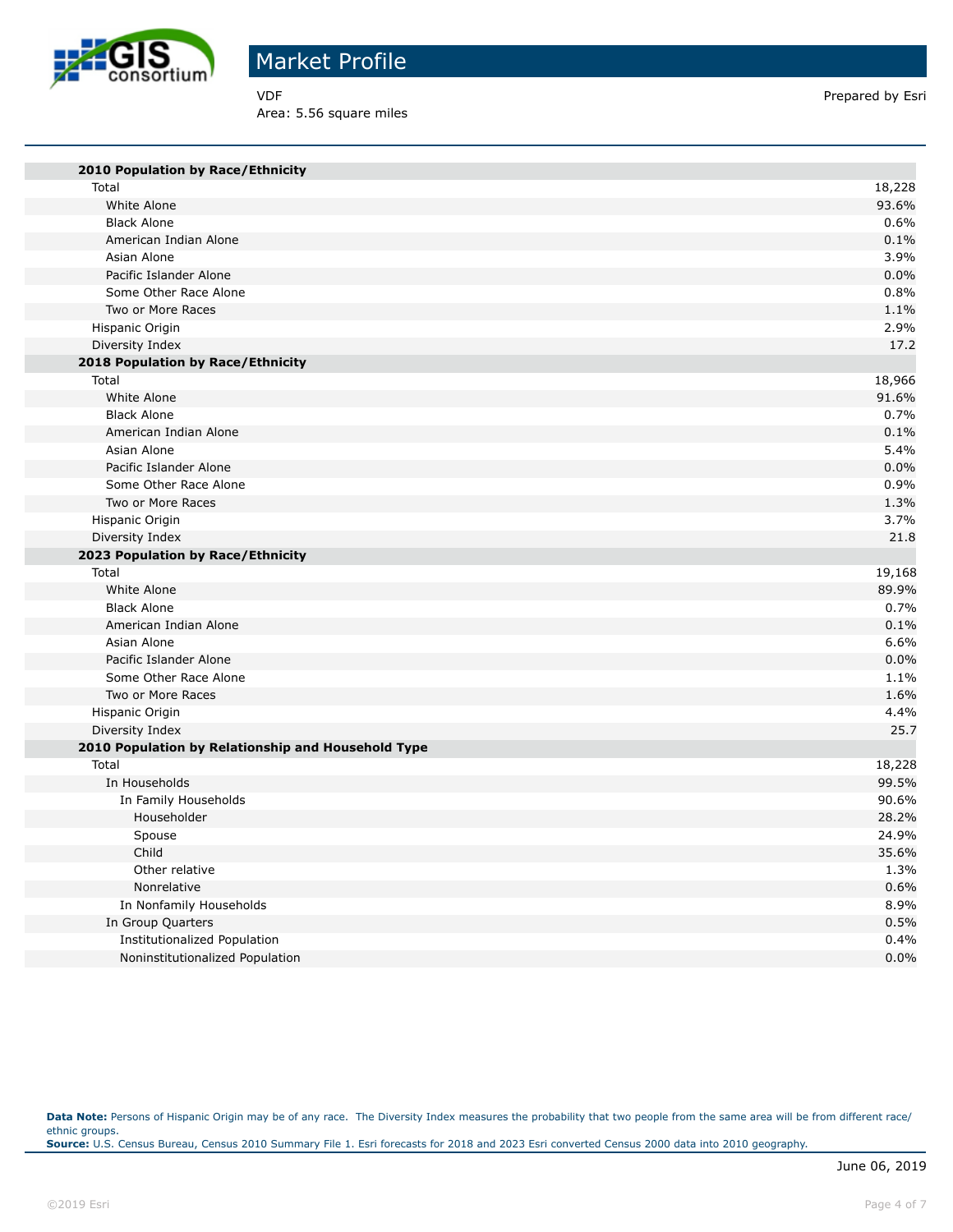

Area: 5.56 square miles

VDF Prepared by Esri

| 2018 Population 25+ by Educational Attainment |         |
|-----------------------------------------------|---------|
| Total                                         | 12,668  |
| Less than 9th Grade                           | 0.8%    |
| 9th - 12th Grade, No Diploma                  | 0.9%    |
| High School Graduate                          | 6.3%    |
| GED/Alternative Credential                    | 0.2%    |
| Some College, No Degree                       | 11.8%   |
| Associate Degree                              | 2.7%    |
| Bachelor's Degree                             | 38.2%   |
| Graduate/Professional Degree                  | 39.1%   |
| 2018 Population 15+ by Marital Status         |         |
| Total                                         | 14,807  |
| Never Married                                 | 21.3%   |
| Married                                       | 64.8%   |
| Widowed                                       | 4.9%    |
| Divorced                                      | 9.0%    |
| 2018 Civilian Population 16+ in Labor Force   |         |
| Civilian Employed                             | 97.8%   |
| Civilian Unemployed (Unemployment Rate)       | 2.2%    |
| 2018 Employed Population 16+ by Industry      |         |
| Total                                         | 9,952   |
| Agriculture/Mining                            | 0.0%    |
| Construction                                  | 2.8%    |
| Manufacturing                                 | 9.9%    |
| Wholesale Trade                               | 5.6%    |
| Retail Trade                                  | 8.7%    |
| Transportation/Utilities                      | 1.2%    |
| Information                                   | 2.0%    |
| Finance/Insurance/Real Estate                 | 12.8%   |
| Services                                      | 56.3%   |
| <b>Public Administration</b>                  | 0.7%    |
| 2018 Employed Population 16+ by Occupation    |         |
| Total                                         | 9,951   |
| White Collar                                  | 86.0%   |
| Management/Business/Financial                 | 26.5%   |
| Professional                                  | 35.2%   |
| Sales                                         | 16.1%   |
| Administrative Support                        | 8.3%    |
| Services                                      | 9.2%    |
| <b>Blue Collar</b>                            | 4.7%    |
| Farming/Forestry/Fishing                      | 0.0%    |
| Construction/Extraction                       | 1.4%    |
| Installation/Maintenance/Repair               | 0.6%    |
| Production                                    | 1.8%    |
| Transportation/Material Moving                | 0.9%    |
| 2010 Population By Urban/ Rural Status        |         |
| <b>Total Population</b>                       | 18,228  |
| Population Inside Urbanized Area              | 100.0%  |
| Population Inside Urbanized Cluster           | $0.0\%$ |
| Rural Population                              | 0.0%    |

**Source:** U.S. Census Bureau, Census 2010 Summary File 1. Esri forecasts for 2018 and 2023 Esri converted Census 2000 data into 2010 geography.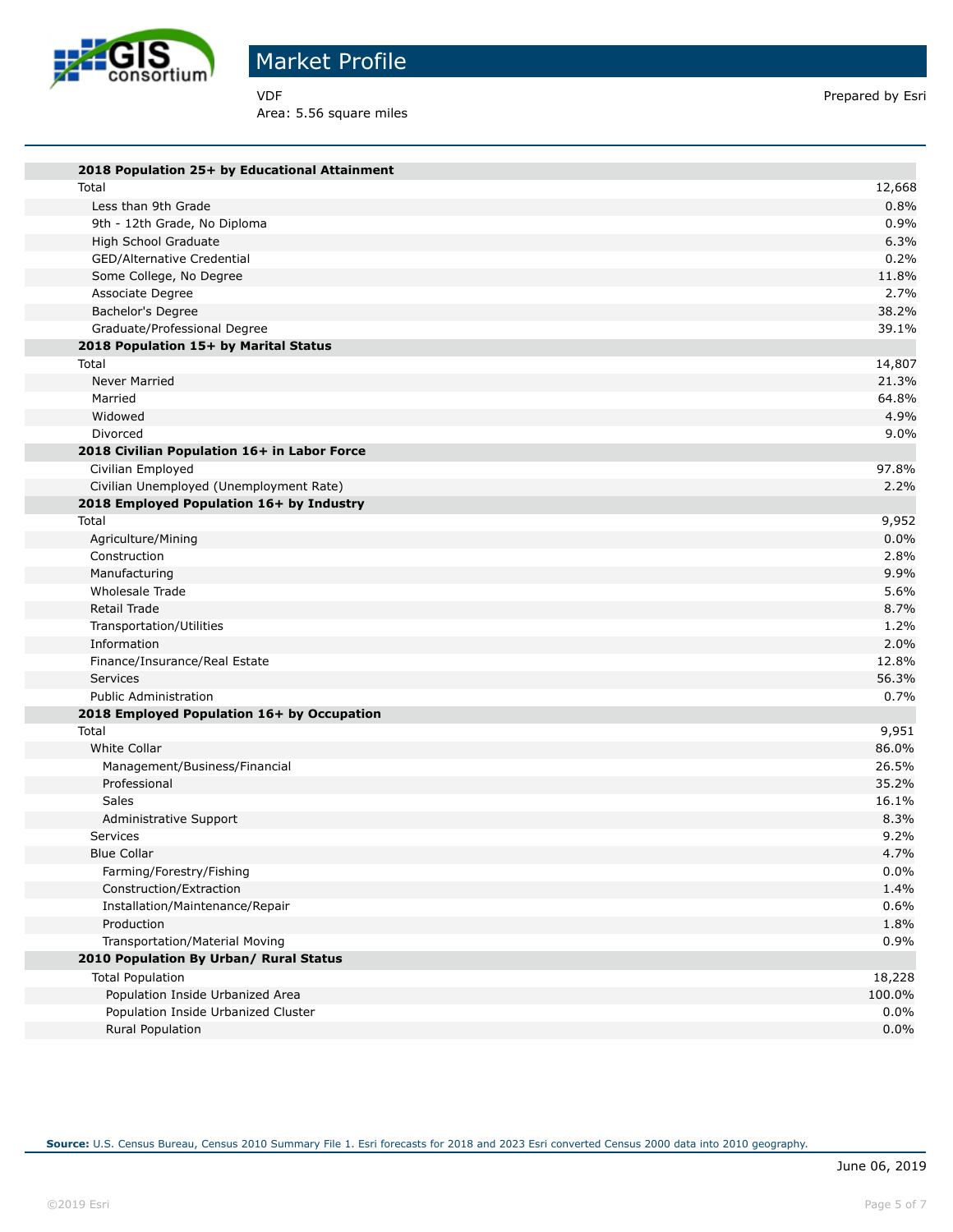

Area: 5.56 square miles

VDF **Prepared by Esri** 

| 2010 Households by Type                       |        |
|-----------------------------------------------|--------|
| Total                                         | 6,640  |
| Households with 1 Person                      | 20.1%  |
| Households with 2+ People                     | 79.9%  |
| Family Households                             | 77.8%  |
| Husband-wife Families                         | 68.8%  |
| With Related Children                         | 36.4%  |
| Other Family (No Spouse Present)              | 9.1%   |
| Other Family with Male Householder            | 1.9%   |
| With Related Children                         | 1.3%   |
| Other Family with Female Householder          | 7.2%   |
| With Related Children                         | 4.4%   |
| Nonfamily Households                          | 2.1%   |
| All Households with Children                  | 42.2%  |
|                                               |        |
| Multigenerational Households                  | 1.3%   |
| Unmarried Partner Households                  | 2.2%   |
| Male-female                                   | 1.8%   |
| Same-sex                                      | 0.4%   |
| 2010 Households by Size                       |        |
| Total                                         | 6,640  |
| 1 Person Household                            | 20.1%  |
| 2 Person Household                            | 31.6%  |
| 3 Person Household                            | 16.0%  |
| 4 Person Household                            | 21.3%  |
| 5 Person Household                            | 8.9%   |
| 6 Person Household                            | 1.7%   |
| 7 + Person Household                          | 0.5%   |
| 2010 Households by Tenure and Mortgage Status |        |
| Total                                         | 6,640  |
| Owner Occupied                                | 88.6%  |
| Owned with a Mortgage/Loan                    | 65.0%  |
| Owned Free and Clear                          | 23.6%  |
| Renter Occupied                               | 11.4%  |
| 2010 Housing Units By Urban/ Rural Status     |        |
| <b>Total Housing Units</b>                    | 6,909  |
| Housing Units Inside Urbanized Area           | 100.0% |
| Housing Units Inside Urbanized Cluster        | 0.0%   |
| <b>Rural Housing Units</b>                    | 0.0%   |

Data Note: Households with children include any households with people under age 18, related or not. Multigenerational households are families with 3 or more parentchild relationships. Unmarried partner households are usually classified as nonfamily households unless there is another member of the household related to the householder. Multigenerational and unmarried partner households are reported only to the tract level. Esri estimated block group data, which is used to estimate polygons or non-standard geography.

**Source:** U.S. Census Bureau, Census 2010 Summary File 1. Esri forecasts for 2018 and 2023 Esri converted Census 2000 data into 2010 geography.